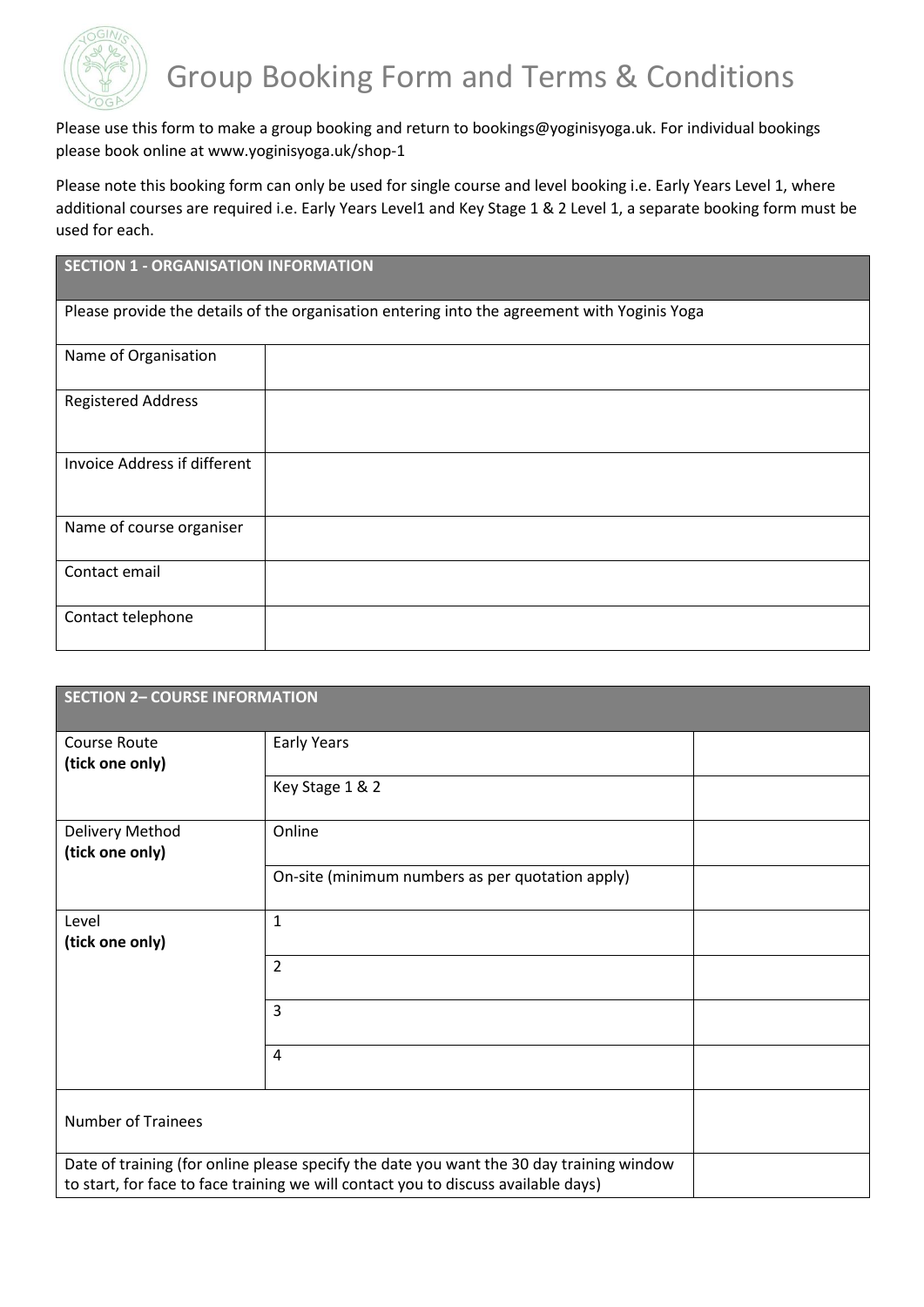

| <b>SECTION 3 - AGREEMENT</b>                                                                      |            |       | Mark to<br>confirm |  |
|---------------------------------------------------------------------------------------------------|------------|-------|--------------------|--|
| I confirm that all delegates (named in section 6) are qualified to work with the children in the  |            |       |                    |  |
| organisation in section 1 and that first aid, safeguarding, DBS and insurance requirements are in |            |       |                    |  |
| place                                                                                             |            |       |                    |  |
| I confirm that I have read and agreed to Yoginis Yoga Training Terms & Conditions                 |            |       |                    |  |
| I confirm that I am authorised by the organisation in section 1 to contract on their behalf       |            |       |                    |  |
| Name:                                                                                             | Signature: | Date: |                    |  |

| <b>SECTION 4 - DELEGATE INFORMATION</b><br>Please provide information for all delegates - this information will be used to set up access to 'The Hive' |           |                      |  |  |  |
|--------------------------------------------------------------------------------------------------------------------------------------------------------|-----------|----------------------|--|--|--|
| This information must be provided on booking for online courses or at least two weeks prior to on-site training.                                       |           |                      |  |  |  |
| Name                                                                                                                                                   | Job Title | <b>Email Address</b> |  |  |  |
|                                                                                                                                                        |           |                      |  |  |  |
|                                                                                                                                                        |           |                      |  |  |  |
|                                                                                                                                                        |           |                      |  |  |  |
|                                                                                                                                                        |           |                      |  |  |  |
|                                                                                                                                                        |           |                      |  |  |  |
|                                                                                                                                                        |           |                      |  |  |  |
|                                                                                                                                                        |           |                      |  |  |  |
|                                                                                                                                                        |           |                      |  |  |  |
|                                                                                                                                                        |           |                      |  |  |  |
|                                                                                                                                                        |           |                      |  |  |  |
|                                                                                                                                                        |           |                      |  |  |  |
|                                                                                                                                                        |           |                      |  |  |  |
|                                                                                                                                                        |           |                      |  |  |  |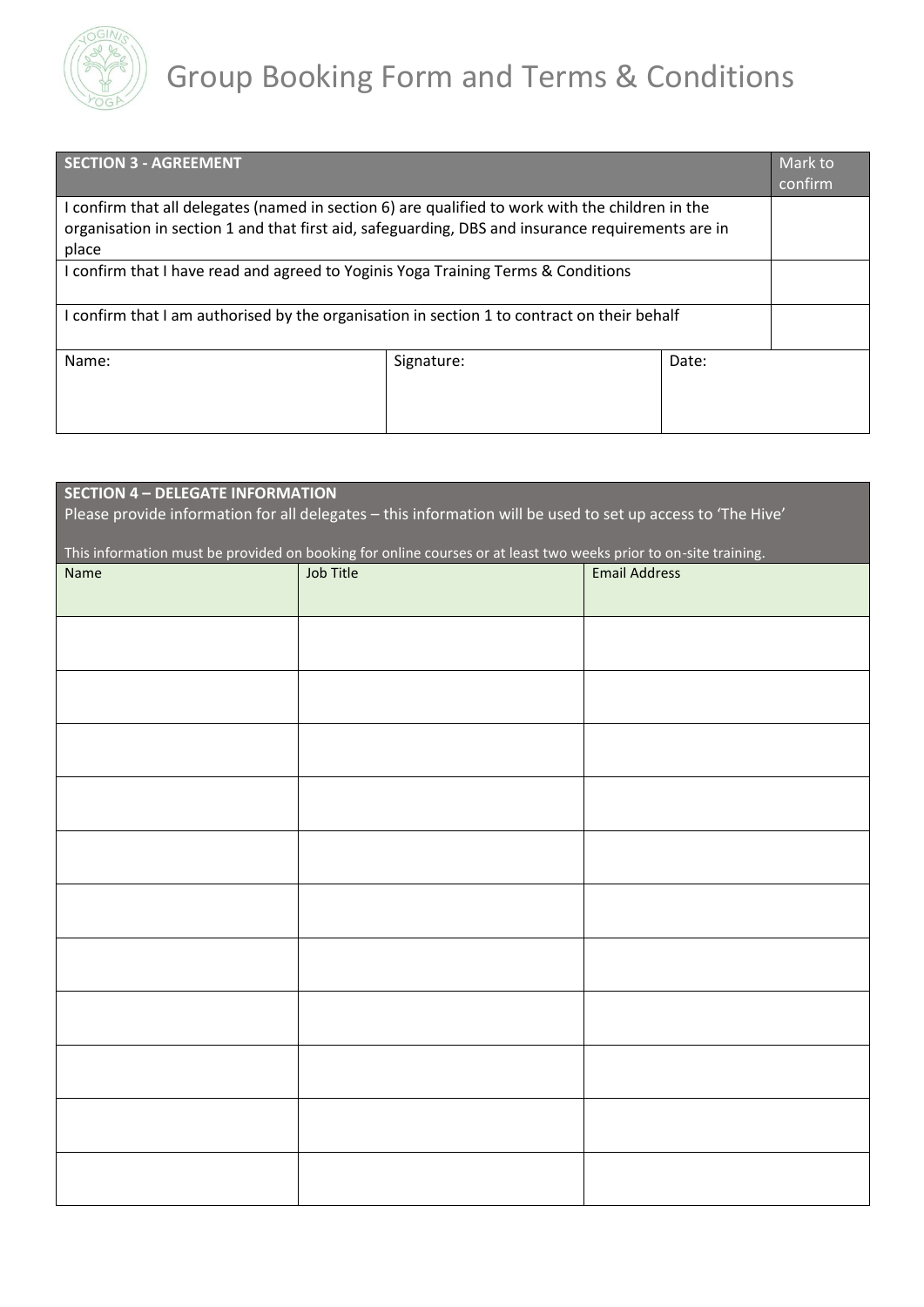

# Group Booking Form and Terms & Conditions

| Name | Job Title | <b>Email Address</b> |
|------|-----------|----------------------|
|      |           |                      |
|      |           |                      |
|      |           |                      |
|      |           |                      |
|      |           |                      |
|      |           |                      |
|      |           |                      |
|      |           |                      |
|      |           |                      |
|      |           |                      |
|      |           |                      |
|      |           |                      |
|      |           |                      |
|      |           |                      |
|      |           |                      |
|      |           |                      |
|      |           |                      |
|      |           |                      |
|      |           |                      |
|      |           |                      |
|      |           |                      |
|      |           |                      |
|      |           |                      |
|      |           |                      |
|      |           |                      |
|      |           |                      |
|      |           |                      |
|      |           |                      |
|      |           |                      |
|      |           |                      |
|      |           |                      |
|      |           |                      |
|      |           |                      |
|      |           |                      |
|      |           |                      |
|      |           |                      |
|      |           |                      |
|      |           |                      |
|      |           |                      |
|      |           |                      |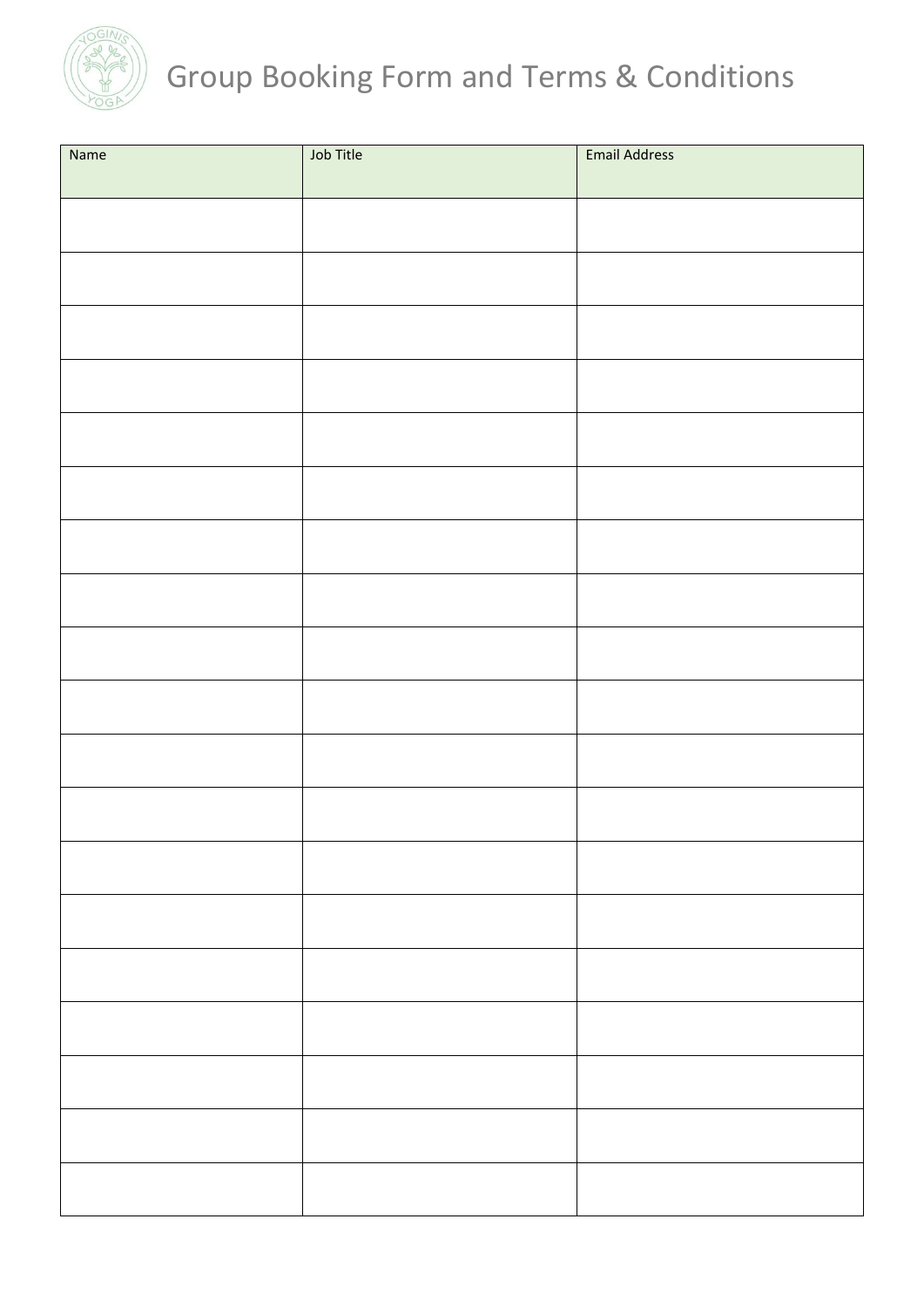

# Group Booking Form and Terms & Conditions

# **Terms & Conditions**

# **On-site training**

### **1. Fees**

1.1 Course and licence fees must be paid within 30 days of the date of invoice or no later than two weeks prior to training commencing if this is less.

## **2. Confirmation**

- 2.1 A course(s) is considered purchased once the booking form has been completed and a date has been agreed in writing between both parties. Failure to return these documents promptly may result in the loss of the training date.
- 2.2 Cancellation policy in section 5 applies.

### **3. Trainee numbers**

- 3.1 Where training is agreed at a host organisation for less than 15 delegates, Yoginis Yoga reserve the right to offer these places to external trainees. No revenue shall be payable to the host organisation for these trainees
- 3.2 Names, job titles and email addresses of all trainees must be submitted no later than two weeks before the training course or on booking if this is less.
- 3.3 All bookings are non-transferable. Any changes to trainees attending must be notified and an admin fee may be charged. No changes will be made less than two weeks before training.

#### **4. Licence**

4.1 The Licence must be signed by the organisation and returned two weeks prior to training or on booking if this is less than two weeks.

#### **5. The Hive**

- 5.1 Access is by individual username and password only.
- 5.2 For every intended user, the licence fee must be paid
- 5.3 Assessments relating to the course must be completed within 30 days of the course, failure to complete the assessment in this time will result in access to 'The Hive' being suspended and an admin fee may be incurred to reactivate.

#### **6. Cancellation**

- 6.1 Cancellation applies to full cancellation (all delegates) and partial cancellation (a number of delegates). Where partial cancellation results in delegate numbers from the host organisation falling below 6 this will be treated as a full cancellation. Cancellation charges and arrangements are as follows.
- 6.1.1 *More than one calendar month* The course date may be rearranged to take place within the next 6 months at no additional cost. Any costs incurred by Yoginis Yoga in fulfilling the original date, which cannot be reclaimed will be charged to the host organisation. For cancellations an administration fee of £25 per delegate will also be charged.
- 6.1.2 *Between one calendar month and two weeks* The course date may be rearranged to take place within the next 6 months at no additional cost. Any costs incurred by Yoginis Yoga in fulfilling the original date, which cannot be reclaimed will be charged to the host organisation. For cancellations an administration fee of £50 per delegate will also be charged.
- 6.1.3 *Less than two weeks* No refund or transfers are permitted.
- 6.2 For courses re-arranged in 5.1.1 and 5.1.2, no subsequent re-arrangements are permitted and any further postponements and cancellations will be payable in full.